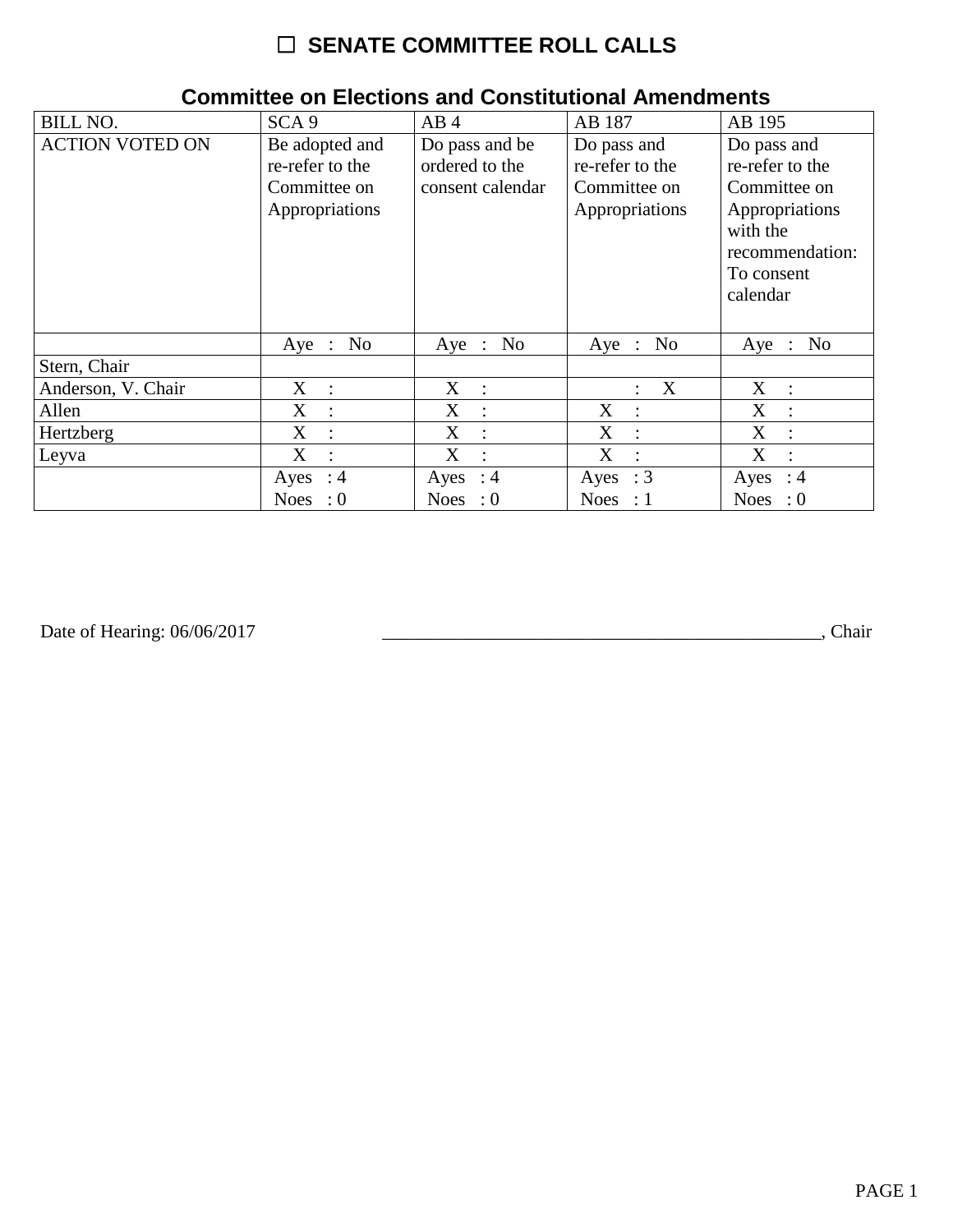# ☐ **SENATE COMMITTEE ROLL CALLS**

| <b>BILL NO.</b>        | AB 802                    | AB 840                                                           | AB 855                                                           | AB 867                                                           |
|------------------------|---------------------------|------------------------------------------------------------------|------------------------------------------------------------------|------------------------------------------------------------------|
| <b>ACTION VOTED ON</b> | Do pass                   | Do pass and<br>re-refer to the<br>Committee on<br>Appropriations | Do pass and<br>re-refer to the<br>Committee on<br>Appropriations | Do pass and<br>re-refer to the<br>Committee on<br>Appropriations |
|                        | Aye : No                  | Aye : No                                                         | Aye : No                                                         | Aye : No                                                         |
| Stern, Chair           |                           |                                                                  |                                                                  |                                                                  |
| Anderson, V. Chair     | $X_{-}$<br>$\cdot$ :      | $X$ :                                                            | X                                                                | $X_{\mathcal{C}}$<br>$\mathbb{R}^n$                              |
| Allen                  | X<br>$\ddot{\phantom{a}}$ | X<br>$\ddot{\phantom{a}}$                                        | X<br>$\cdot$ .                                                   | X<br>$\ddot{\phantom{a}}$                                        |
| Hertzberg              | X<br>$\ddot{\cdot}$       | X<br>$\ddot{\cdot}$                                              | X<br>$\cdot$                                                     | X<br>$\ddot{\cdot}$                                              |
| Leyva                  | X<br>$\ddot{\cdot}$       | X<br>$\ddot{\phantom{a}}$                                        | X                                                                | X<br>$\ddot{\cdot}$                                              |
|                        | $\therefore$ 4<br>Ayes    | Ayes : $4$                                                       | Ayes : $3$                                                       | $\therefore$ 4<br>Ayes                                           |
|                        | <b>Noes</b><br>$\colon 0$ | Noes : $0$                                                       | Noes : $1$                                                       | <b>Noes</b><br>$\cdot 0$                                         |

### **Committee on Elections and Constitutional Amendments**

Date of Hearing: 06/06/2017

Date of Hearing: 06/06/2017 \_\_\_\_\_\_\_\_\_\_\_\_\_\_\_\_\_\_\_\_\_\_\_\_\_\_\_\_\_\_\_\_\_\_\_\_\_\_\_\_\_\_\_\_\_\_\_, Chair